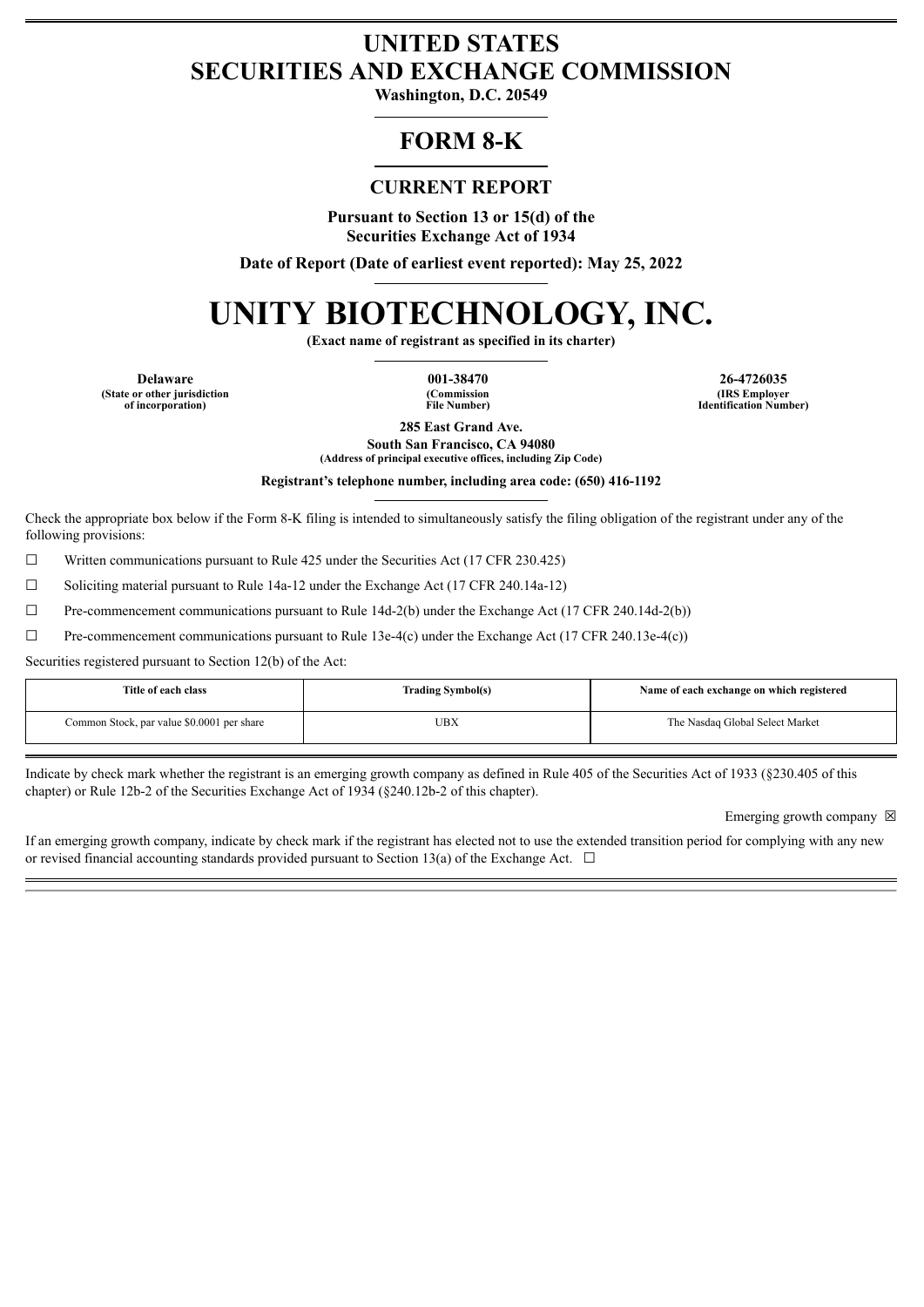#### Item 5.02 Departure of Directors or Certain Officers; Election of Directors; Appointment of Certain Officers; Compensatory Arrangements of **Certain Officers.**

On May 25, 2022, the Board of Directors (the "Board") of UNITY Biotechnology, Inc. ("Unity" or the "Company") appointed Michael Samar to the Board and as Chair of the Company's Audit Committee and a member of the Compensation Committee effective immediately. Mr. Samar will serve as a Class II director until the Company's 2023 annual meeting of stockholders, or until his earlier death, resignation or removal. Mr. Samar fills the vacancy created by the resignation of Graham K. Cooper, which also became effective on May 25, 2022.

As a non-employee director, Mr. Samar will receive compensation in accordance with the Company's non-employee director compensation program. Pursuant to this program, upon the effective date of his appointment to the Board, Mr. Samar received a stock option award exercisable for 50,000 shares of the Company's common stock and will be eligible for the annual cash retainer in the amount of \$35,000, as well as additional cash retainers of \$15,000 for service as Chair of the Company's Audit Committee and \$5,000 for service as a member of the Company's Compensation Committee. The stock option will vest in equal monthly installments over three years, subject to his continued service through each applicable vesting date.

Mr. Samar will also enter into an indemnification agreement with the Company consistent with the form agreement executed with each of the Company's current officers and directors.

There were no arrangements or understandings between Mr. Samar, and any other person pursuant to which Mr. Samar was appointed as a member of the Board. There have been no transactions in which Mr. Samar has an interest that would be reportable under Item 404(a) of Regulation S-K.

On May 26, 2022, UNITY announced the appointment of Mr. Samar to the Board, as well as the resignation of Mr. Cooper. On May 25, 2022, Mr. Cooper informed the Board of his resignation as a member of the Board of the Company, and all of the committees of the Board on which he serves, in each case, effective immediately. Mr. Cooper's resignation was not the result of any disagreement with the Company or any matter relating to the Company's operations, policies (including accounting or financial policies) or practices.

#### **Item 8.01 Other Events.**

On May 26, 2022, UNITY issued a press release announcing the foregoing matters. A copy of the press release is filed as Exhibit 99.1 to this Current Report on Form 8-K and is incorporated herein by reference.

#### **Item 9.01 Financial Statements and Exhibits.**

(d) Exhibits

| Exhibit No. | Description                                                 |
|-------------|-------------------------------------------------------------|
| 99.1        | Press release dated May 26, 2022.                           |
| 104         | Cover Page Interactive Data File, formatted in inline XBRL. |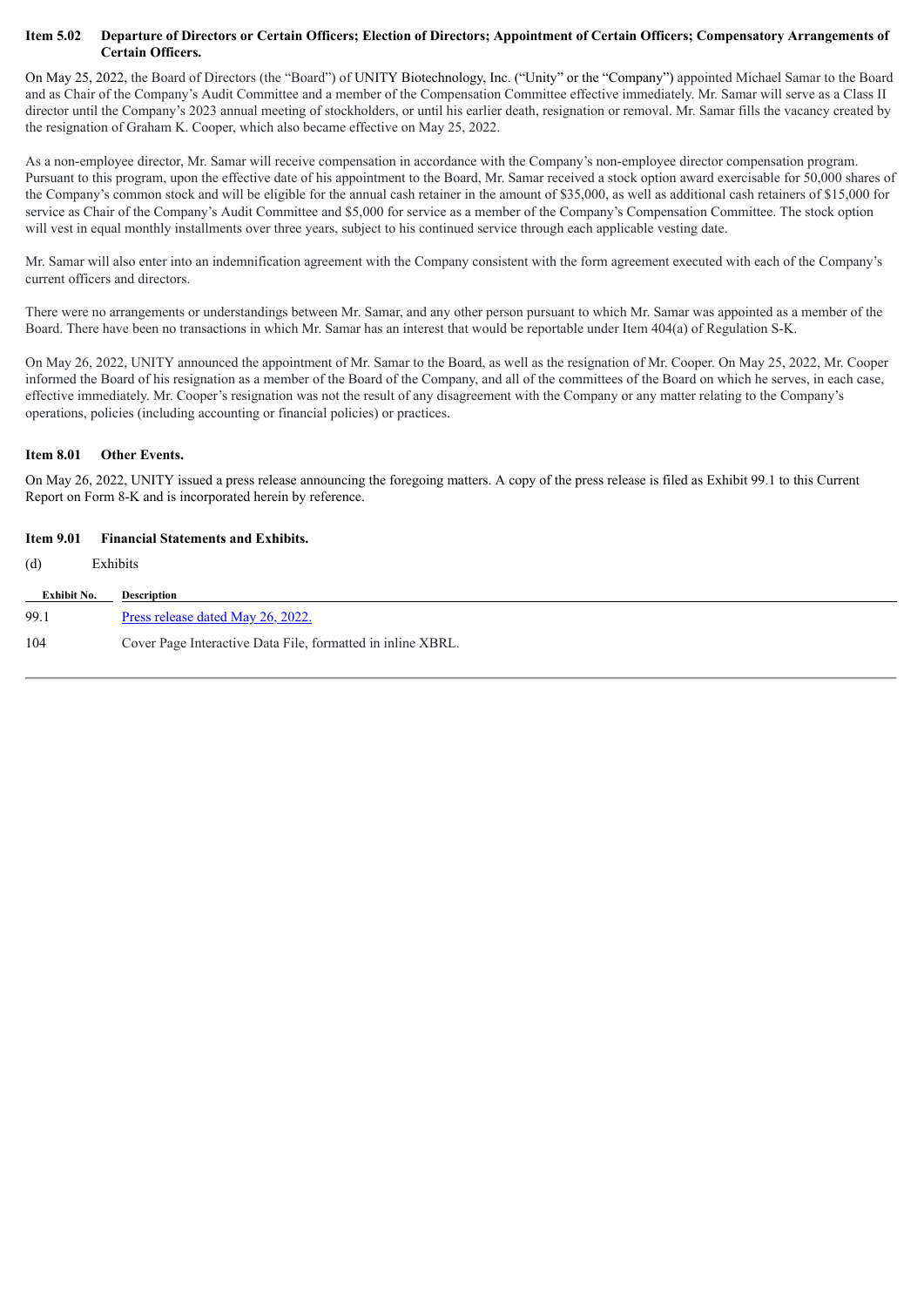#### **SIGNATURES**

Pursuant to the requirements of the Securities Exchange Act of 1934, as amended, the registrant has duly caused this report to be signed on its behalf by the undersigned hereunto duly authorized.

## **UNITY BIOTECHNOLOGY, INC.**

Date: May 26, 2022 By: /s/ Anirvan Ghosh

Anirvan Ghosh, Ph.D. Chief Executive Officer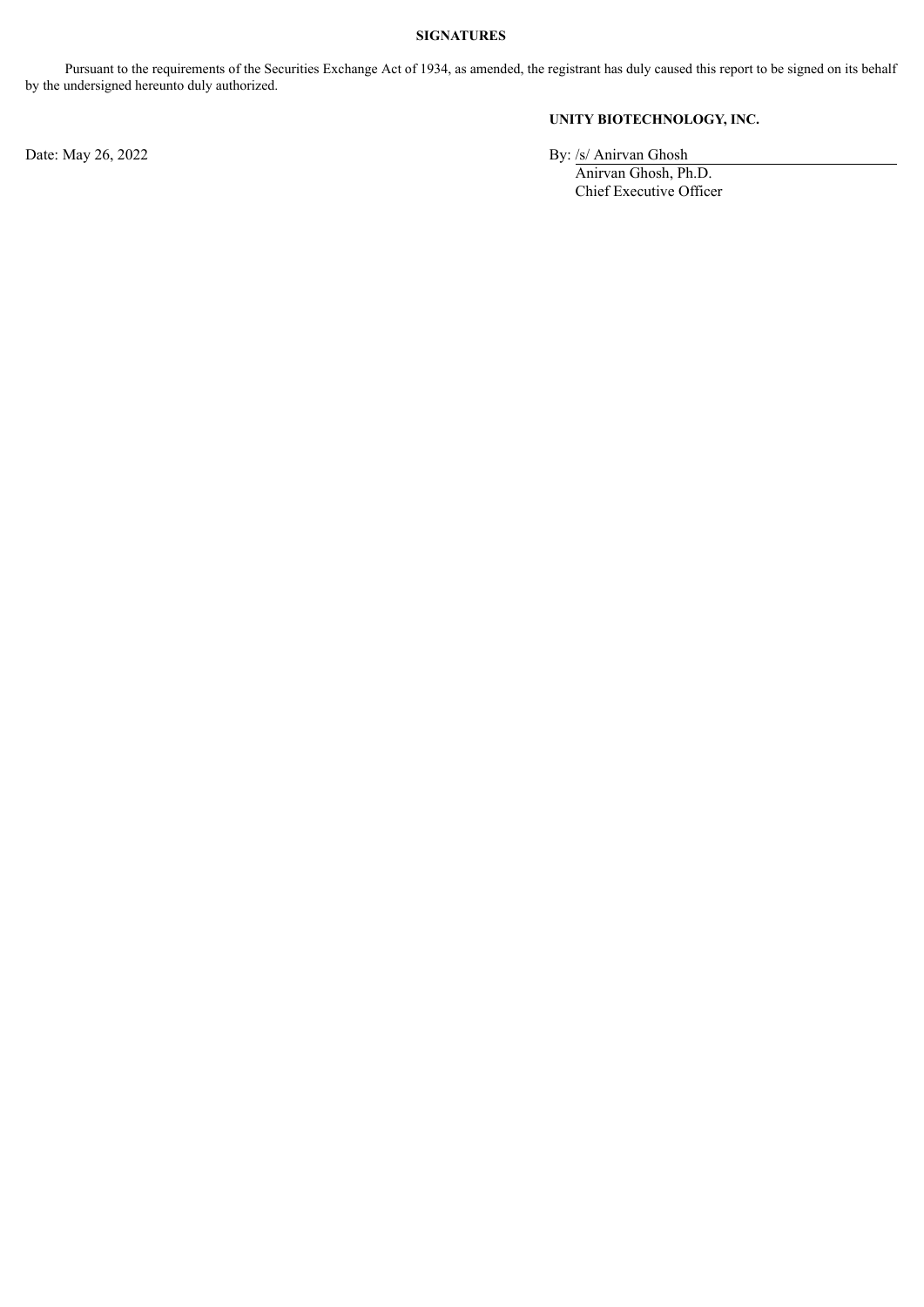# **UNITY Biotechnology Announces Appointment of Accomplished Finance and Operations Executive Michael Samar to the Board of Directors**

<span id="page-3-0"></span>**SAN FRANCISCO, Calif., May 26, 2022** – UNITY Biotechnology, Inc. ("UNITY") [NASDAQ: UBX], a biotechnology company developing therapeutics to slow, halt, or reverse diseases of aging, today announced that Michael Samar, current chief financial officer at Assembly Bio, has been appointed to the Company's board of directors as its chair of the audit committee and a member of its compensation committee.

"We're thrilled to add Michael to UNITY's board of directors. With his strong background in biotech finance and operations, combined with an energetic fresh perspective and track record of execution, Michael's strategic perspective will be vital as we focus on executing on our UBX1325 studies in DME and AMD and delivering key readouts this year," said Anirvan Ghosh, Ph.D., chief executive officer of UNITY Biotechnology.

Mr. Samar currently serves as chief financial officer of Assembly Bio, having been promoted from SVP of finance and business operations. His prior experience includes serving as Vice President of Finance and Site Head for the South San Francisco facility at Acorda Therapeutics; Director of Financial Planning and Analysis at Onyx Pharmaceuticals; Senior Finance Director, Global Planning and Analysis at Agennix, and increasingly senior roles within finance at Johnson & Johnson Pharmaceutical R&D. Mr. Samar obtained his MBA from Villanova University and his BS in finance from Bryant University. He also serves as Treasurer on the Board of OUTbio Bay Area, Inc., a non-profit organization for LGBTQ+ professionals in the biotech and related industries.

Concurrent with Mr. Samar's appointment, Graham K. Cooper has stepped down from the board of directors.

"Graham has been with UNITY through key parts of its evolution and has contributed enormously to the Company, especially as Chair of Audit Committee. On behalf of the entire UNITY team, I would like to thank him for his dedicated service and important contributions," said Keith Leonard, chairman of the board of UNITY Biotechnology. "As we head into the key second half of 2022, we look forward to working closely with Michael and are delighted to welcome him to our board." **About UNITY**

UNITY is developing a new class of therapeutics to slow, halt, or reverse diseases of aging. UNITY's current focus is on creating medicines to selectively eliminate or modulate senescent cells and thereby provide transformative benefit in agerelated ophthalmologic and neurologic diseases. More information is available at www.unitybiotechnology.com or follow us on Twitter and LinkedIn.

## **Forward-Looking Statements**

This press release contains forward-looking statements including statements related to UNITY's understanding of cellular senescence and the role it plays in diseases of aging, the potential for UNITY to develop therapeutics to slow, halt, or reverse diseases of aging, including for ophthalmologic and neurologic diseases, the potential for UNITY to successfully commence and complete clinical studies of UBX1325 for DME, AMD, and other ophthalmologic diseases, the expected timing of enrollment and results of the clinical